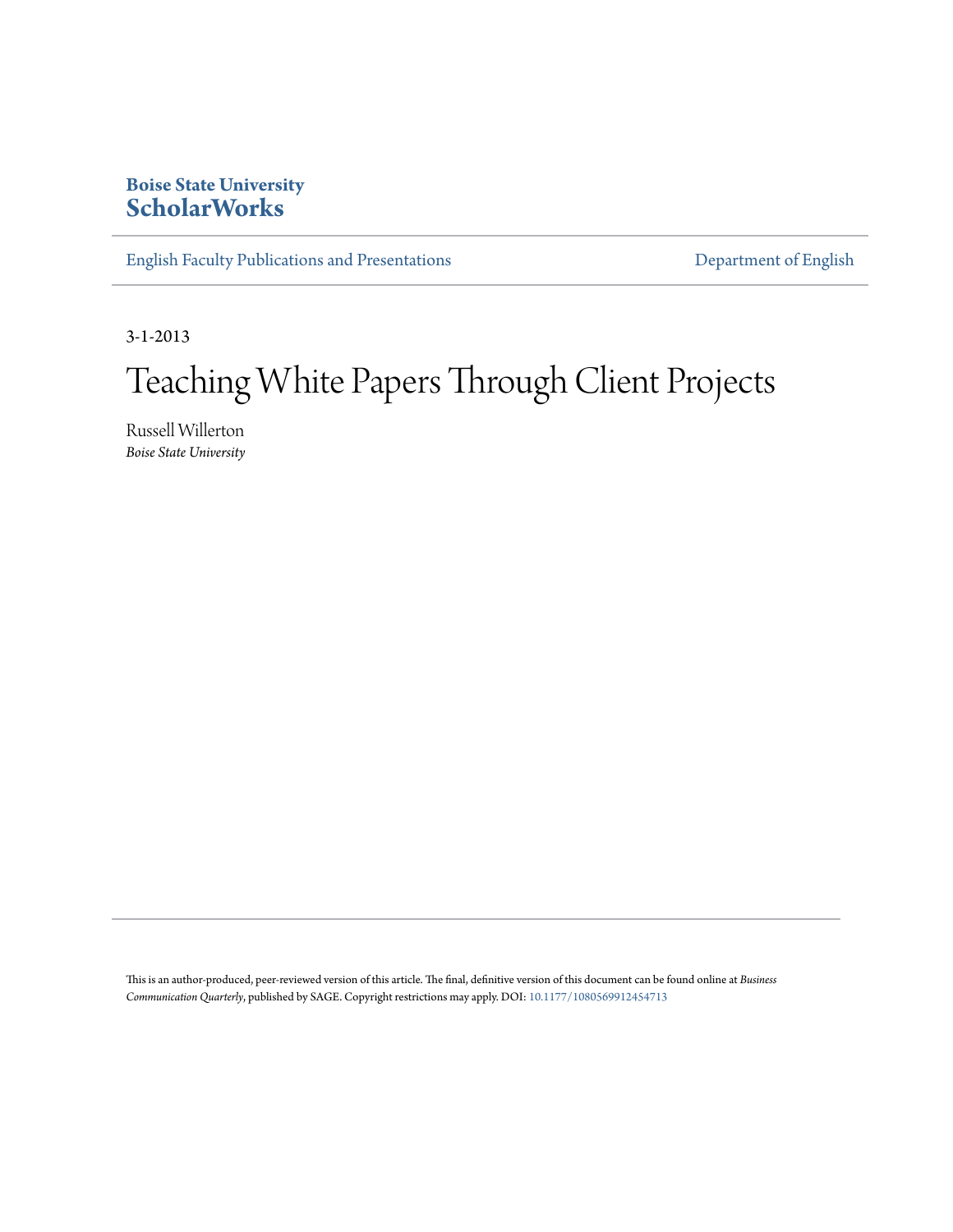# **Teaching White Papers Through Client Projects**

## **Russell Willerton**

Boise State University

## **Abstract**

White papers are increasingly prevalent in business and professional settings. Although textbook resources for white paper assignments are limited, a white paper assignment completed for a community client can provide a learning experience that students enjoy and that strengthens ties between the university and the community. This article describes a way to approach the white paper assignment in a communications-focused course and identifies resources to support white paper assignments.

**Keywords**: white papers, classroom practices, client projects, pedagogy, document design

#### **Introduction**

White papers are increasingly prevalent in business and professional settings. A Web search for white papers in a technical field, such as -telecommunications or civil engineering, will generate thousands or even millions of results. White papers help companies tell readers about their technologies and their approaches to doing business. While large companies have resources to spend on writing and distributing white papers, smaller start-up companies often lack the expertise and the time to write them. Because white papers are used frequently by people in a wide range of business and industry, developing white papers should be included in business communication coursework. Although textbook support for white paper assignments is limited (McPherson, 2010; Willerton, 2006), a white paper assignment completed for a community client can provide a valuable learning experience that benefits students and strengthens ties between the university and the community. This article describes a way to approach the white paper assignment in a communications-focused course and identifies resources to support white paper assignments.

## **How White Papers Got Their Name**

Most sources that discuss the history of the white paper concur that the document originated in England, and that it was originally intended to convey information on governmental policy. In his dictionary of politics, William Safire (1993) says that in England, a "blue book" is "an extended explanation of government policy bound in blue covers" while a "white paper" is a report too short to be hardbound (p. 874). In recent political usage, a white paper often contains background information and, perhaps, an official statement with the government's rationale. Safire contrasts white papers, which are sometimes classified (and thus restricted from public view), with unclassified position papers (p. 875). In certain situations in which vendors seek to provide research and development (R&D) for the United States Department of Defense, vendors must submit preliminary technical proposals called white papers (Van Nostrand, 1994). For a more extensive look at the history of white papers, see Thompson (2008).

While documents called white papers continue to be used in government, different forms of white papers have become prevalent in high-tech industries in recent years. The most detailed account I have seen of the white paper's transition to a technical marketing document was posted on the website for Jonathan Kantor's consultancy, the Appum Group. Kantor's consultancy website (Appum Group, n.d.) stated that white papers were first adopted in technology circles by scientists working for the U.S. government on the Manhattan Project to create atomic weapons. Enrico Fermi and J. Robert Oppenheimer are among those on the project who wrote papers on nuclear fission and the scientific processes relating to the development of atomic bombs (Appum Group, n.d.). Kantor elaborated (personal communication, September 15, 2004) -that many of these white papers were written for military personnel who were not trained as nuclear physicists; thus, they are an early example of white papers being used to present technical material to a non-technical audience. Because these white papers contained information with implications for national security, in the U.S. "the term white paper became associated as a document of high importance, usually classified in nature, and often containing detailed technical information" (Appum Group, n.d., para. 6).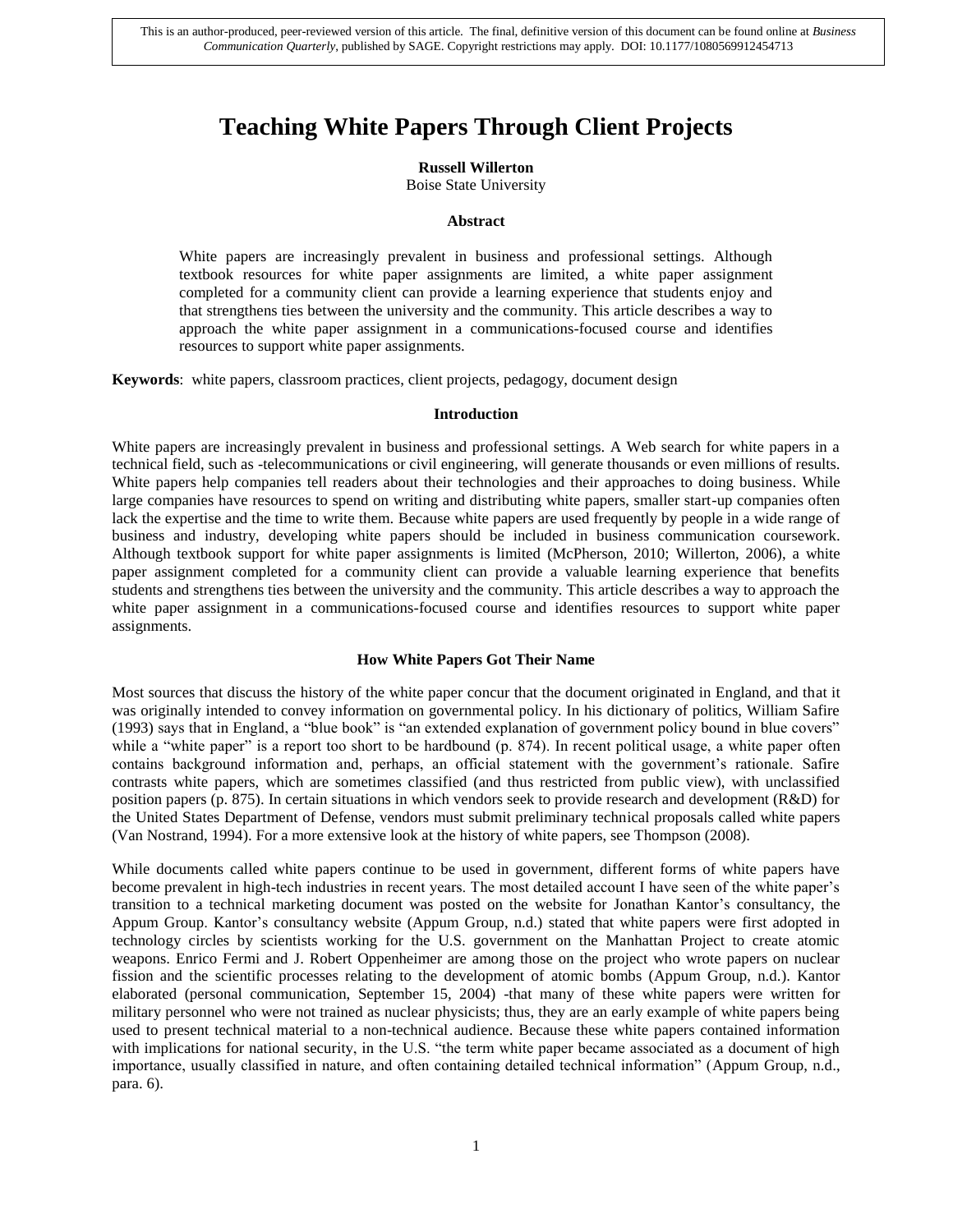In the 1990s, white papers became increasingly prevalent in information technology sectors. According to technical marketing writer Gordon Graham (personal communication, January 28, 2005), at that time companies needed a lot of information to ramp up and deal with big technical challenges like enterprise resource planning (ERP) systems, Year 2000 (Y2K) programming problems, and developments in Internet technology. There were a lot of new, poorly understood technologies out there, but information was hard to find. Thus, people needed white papers to understand technologies and recent trends. Graham explained, "If you have a technological breakthrough that people haven't used before, and if that is part of your product's selling point, then white papers are beneficial".

# **White Papers in Use**

White papers are used in many different industries and settings, and they are used for a variety of purposes. Cynthia McPherson's recent dissertation (2010) shows that documents called white papers are used in a wide range of fields, for a range of purposes, for a multitude of audiences, and in a range of styles. The definition of "white paper" depends very much on the rhetorical situation for which it is written.

That said, I think the white paper as a marketing document is a form to which many people can relate, and it is the form that will likely resonate with potential clients in the business community. Recent books by Stelzner (2006), King (2006), and Bly (2006) identify white papers as an effective means of marketing for technology companies. Articles in the technical communication literature (Willerton, 2007; Willerton, 2008) provide insight into how white papers are written and read by people in high-tech industries.

# **About White Papers Written for Marketing Purposes**

Marketing expert Janice King's (2006) list provides a helpful summary of common applications; this is a summary, but her book provides extended descriptions of each type:

- **Technology Briefing**. Explains the underlying technology incorporated into a product.
- **Business Case**. Describes the factors that justify a product purchase from managerial, financial, and operational perspectives.
- **Competitive Analysis**. Discusses the strengths and weaknesses of alternatives in comparison to your product or technology.
- **Industry Trend Overview**. Analyzes current market, operational, or technological trends.
- **Application Digest**. Describes potential applications for a product or technology in a typical customer environment or for different customer types.
- **Planning Guide**. Presents guidelines for implementing a new technology or preparing for future industry changes.
- **Strategy Review**. Describes strategies planned by your company or that are recommended to customers for implementing a product or technology.
- **Issues or Standards Analysis**. Describes the nature of an industry issue or proposed standard, and offers the company's viewpoint or recommendations for a customer's response.
- **Survey, test, or research report**. After purchase of reprint rights, a report produced by a market research firm, industry analyst, or testing lab can be presented as a white paper. (pp. 289–90)

King classifies the white paper as a sales document with a "soft-sell approach." She writes that a white paper should emphasize the topic under discussion; that is, its primary purpose should be to convey information, and to do this with a strong ethos (p. 288). In high-tech industries, effective white papers focus on providing useful information that helps readers learn about a topic or make a complex decision; hard-sell approaches are less successful for white papers (see Stelzner, 2006; Willerton, 2008).While I suspect that some instructors may be uncomfortable assigning and grading a persuasive marketing assignment, they are more likely to be comfortable with a white paper that provides useful information and minimizes the hard sell associated with advertising.

# **Placing White Papers into a Business Communication Course**

The degree to which a white paper assignment fits into a business communication course will depend on two factors: each institution's overall goals for its business communication program, and the specific objectives for each course within a program. Many business communication programs focus on providing excellent survey courses or service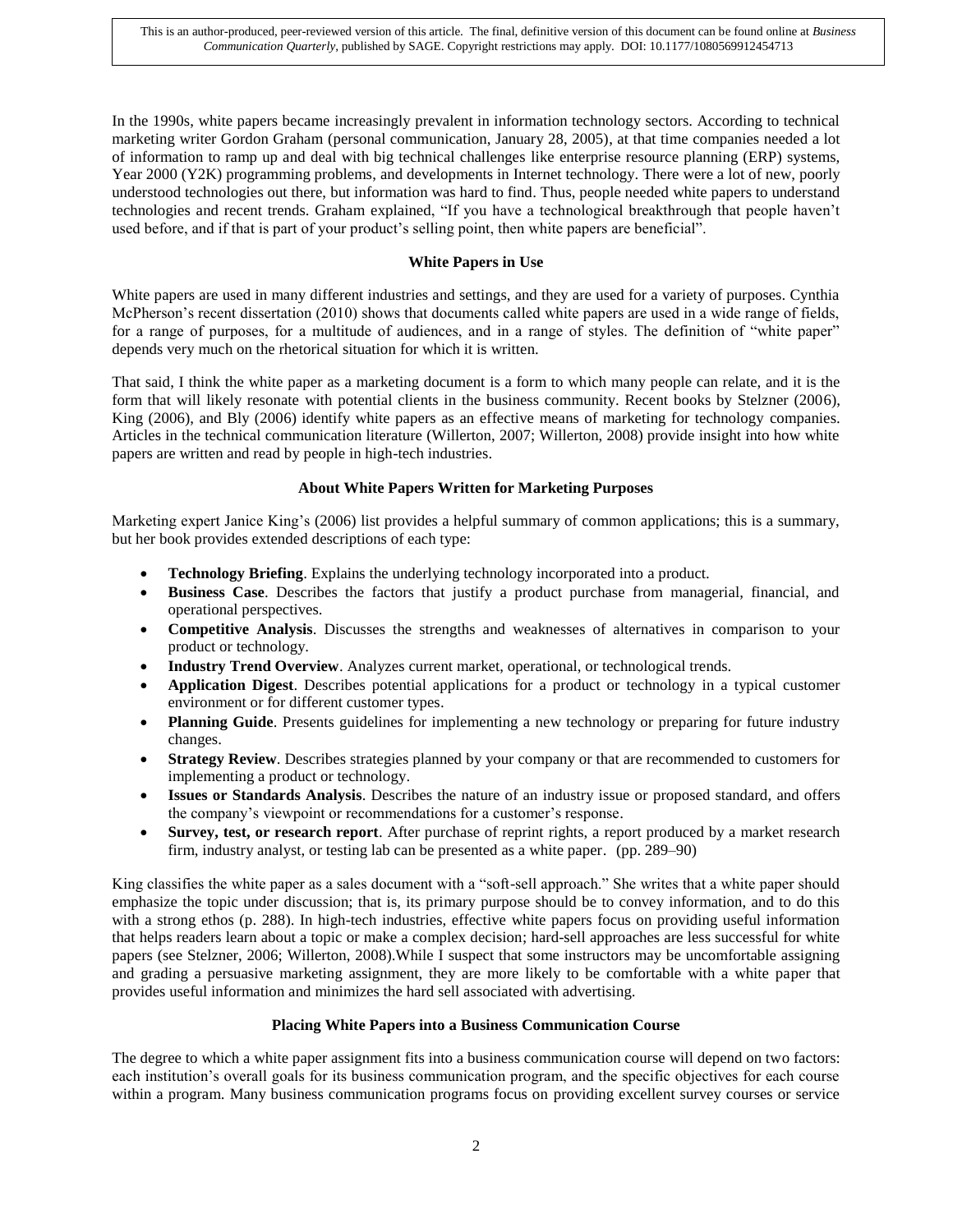courses that give students a thorough introduction to common genres and techniques. Because survey courses already have many standard assignments, they might not be able to support a client-focused white paper. Indeed, a white paper assignment might run counter to established programmatic goals in such courses. A program that is able to provide a wider range of courses, such as a program offering a minor or a major in business communication, might find that a client-focused white paper can provide students a valuable learning experience while also strengthening ties between the institution and the surrounding business community.

Just as the uses of white papers vary, the opportunities for including them in the curriculum vary as well. Although marketing white papers don't have all the features of typical reports (McPherson, 2010; Willerton, 2006), they might be useful in a reports-focused class or an advanced class on workplace writing. A senior-level or graduate-level special topics course is another option; my recent experience involved assigning white papers in a graduate class called "Topics in Print Document Production." A capstone course could be an effective place for white papers as well.

Because many students will not have written white papers before, and because successful client-based projects require an extra degree of engagement from students, I recommend using a white paper assignment with students who have already demonstrated their writing ability and maturity. See Kastman Breuch's (2001) excellent article for an overview of several challenges students face when working with clients on projects. Although I suggest teaching white paperswhen students and clients can meet face-to-face, an instructor could use them in a distributed work environment. Paretti, McNair, and Holloway-Attaway (2007) describe lessons learned from an international collaboration between US engineering students and digital media students in Sweden, in which students produced white papers and websites. The authors suggest that although digital native students who have grown up with computers and mobile phones are comfortable with technology, students in a distributed environment need help learning how to interact effectively, to construct effective identities, and to identify shared goals with collaborators (pp. 347-39).

## **Recruiting Clients for White Papers**

After deciding to have students write white papers for clients, an instructor will need to recruit clients. Instructors might need to try several tactics to identify and get connected with appropriate clients. For this assignment, I think an appropriate client is a company doing business in a high-tech industry; this opens the door fairly wide for opportunities while establishing some limits on whom to work with.

One way to recruit is to get referrals to likely candidates. It is possible that one's institution will have some connections to local companies. At my institution, we are connected to local companies through our Division of Research and Economic Development, through the Small Business Development Center we sponsor, and through a technical assistance program called TechHelp. I got contact information for several clients through our SBDC and TechHelp. Another way is through old-fashioned "cold calls." I had some success through cold-call e-mails to companies at local small-business incubators.

A third way to find clients is to let students suggest them. One student asked if she could work with a web design and marketing company in a distant state, and I agreed. Another way to get clients is to let the "grapevine" identify them. One of our clients, an online-only master's degree program offered in another college on our campus, contacted me after hearing about our project from the SBDC personnel. Finally, an instructor's own network of contacts and friends might identify potential clients.

The timing of the request for client involvement is important. Some clients might be ready to start immediately; others might have to think carefully before committing to the project. I would suggest looking for clients about a month before the scheduled date for students to start their projects. Additionally, I suggest contacting more potential clients than one has students (without committing to working together), in case a client or two decides against being involved.

To screen a list of potential clients, I recommend talking with each one to get a sense of what they want from a white paper. Ask what the potential topic would be, how many pages they expect in length, what kind of graphics they expect, what graphics they can provide, which people in the firm would contribute as subject matter experts, and similar questions. Make sure that each client is aware of your expected timeline for the project, and ask if the client anticipates any problems in meeting it.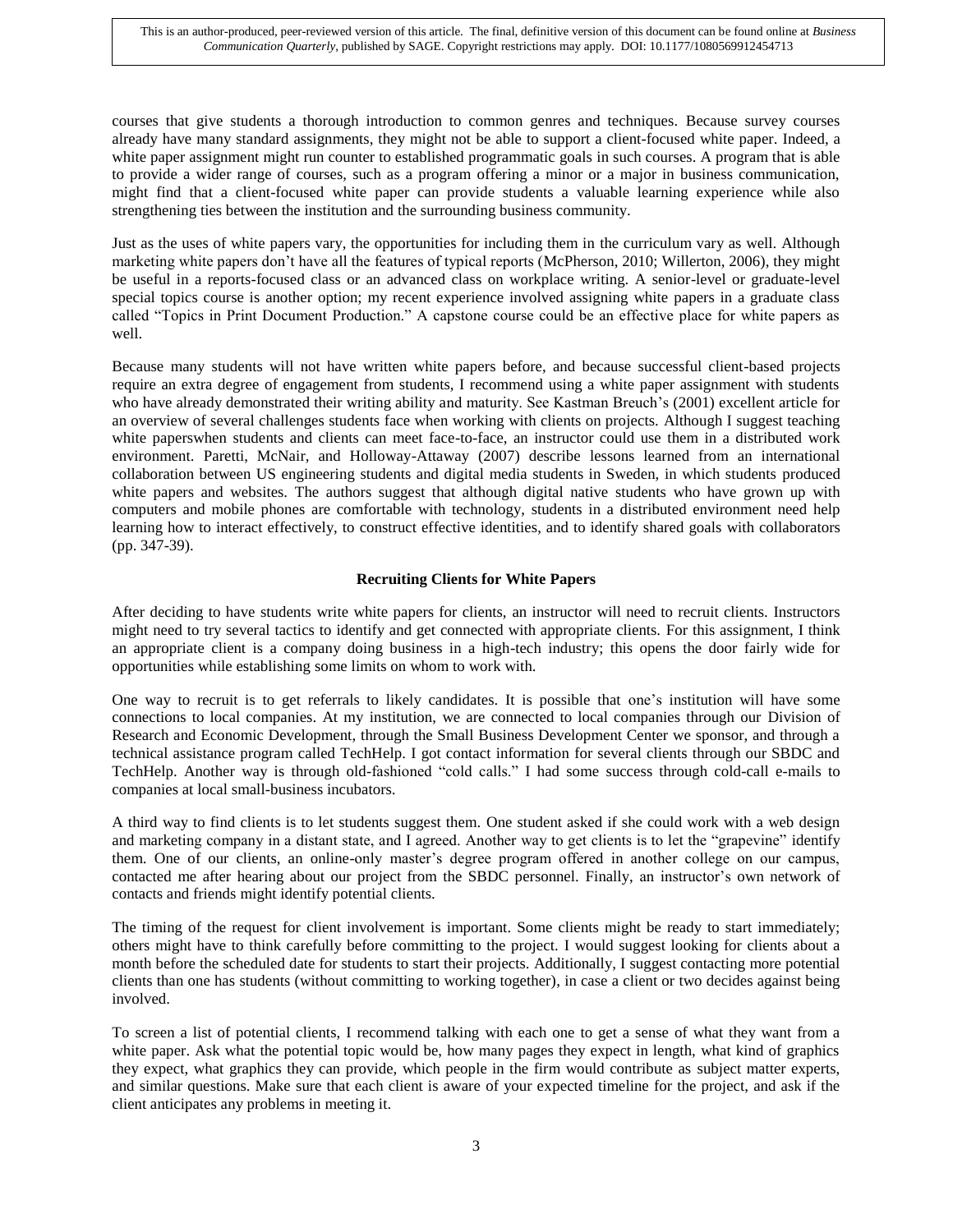For my class, I made preliminary pairings of students with clients, based on my knowledge of each student. I then allowed students to trade clients if they wanted. Only one student requested a switch, and all the other matches worked out well.

# **Structuring the Assignment**

Many instructors who have assigned large projects will break them down into smaller pieces. I recommend a similar approach with a white paper assignment. In my recent class, we worked on white papers over seven weeks, and the project comprised 30 percent of the semester grade. I required two drafts before students submitted the final draft. These drafts made up only small percentage of the course grade, and I graded them quickly on the presence or absence of certain required elements. Stelzner's (2006) book has helpful chapters on developing white paper outlines and on writing the body of the white paper that will help students as they create drafts.

I required students to post to a discussion board in response to prompts about their experiences on the white paper project. Students gave final presentations that summarized what they did and what they learned in their white paper projects. The final draft of the white paper was 20 percent of the semester grade. Certainly, a significant project like this could make up a larger portion of a semester grade if that would benefit students and support course goals.

# **Identifying Pedagogical Resources**

White papers are receiving more attention in professional communication textbooks than they used to, but textbooks provide only an overview. Markel (2010) and Johnson-Sheehan (2010), for example, each show some excerpted pages from sample white papers and provide some general guidelines on writing white papers. While Markel describes white papers as marketing documents, Johnson-Sheehan describes them as impartial briefing documents. As McPherson (2010) notes in her dissertation, textbooks vary in their descriptions of white papers.

I recommend Michael A. Stelzner's book (2006), *Writing White Papers*, for anyone teaching white papers as marketing documents. Stelzner has written white papers for many clients; he also hosts a newsletter, electronic forums, and online seminars about writing white papers. Stelzner provides practical advice for writing each section of a typical white paper, and he provides helpful outlines. The book includes two sample white papers as well. Students in my class enjoyed Stelzner's book and considered it quite helpful. The book does not go into great detail on design and layout of white papers; I suggest having students bring in sample white papers and then discussing their designs in class.

Another book on the market is Robert W. Bly's *The White Paper Marketing Handbook* (2006). Bly has made his career as a copywriter and as an author of books on writing. Bly's book is more about how to use white papers as marketing tools and less about how to write white papers. Bly's book would be useful for a class concerned with marketing strategies and campaigns. The advice Bly gives on writing white papers is similar in scope and content to that provided in King's (2006) book.

## **Things Students Learn**

Students in my recent graduate class unanimously endorsed the white paper project. They clearly connected concepts we discussed in class to applications in their client projects. Students took away several lessons from the project.

First, students got experience in client relations. This includes managing schedules; making visits, phone calls, and e-mails; presenting themselves as professionals; gathering information and feedback from clients; responding to feedback from clients; and managing or preventing client attempts to increase the scope of a project. While many students had easy access to their clients, one student had a client who frequently traveled to trade shows and used an older version of publishing software than we had. Students took their client relationships seriously and worked hard (sometimes harder than I had expected) to be prepared and professional in interactions with their clients. While I required students to show me drafts that I knew would be unfinished and in-progress, some students reported that they hesitated to show clients anything that looked less than finished. Nevertheless, experienced writers learn to work in drafts, and they learn what is appropriate for each client with whom they work. At the end of our project, some students said that they would have benefitted from more in-class discussion on working successfully with clients; perhaps a weekly discussion would be good to incorporate into future iterations of this project.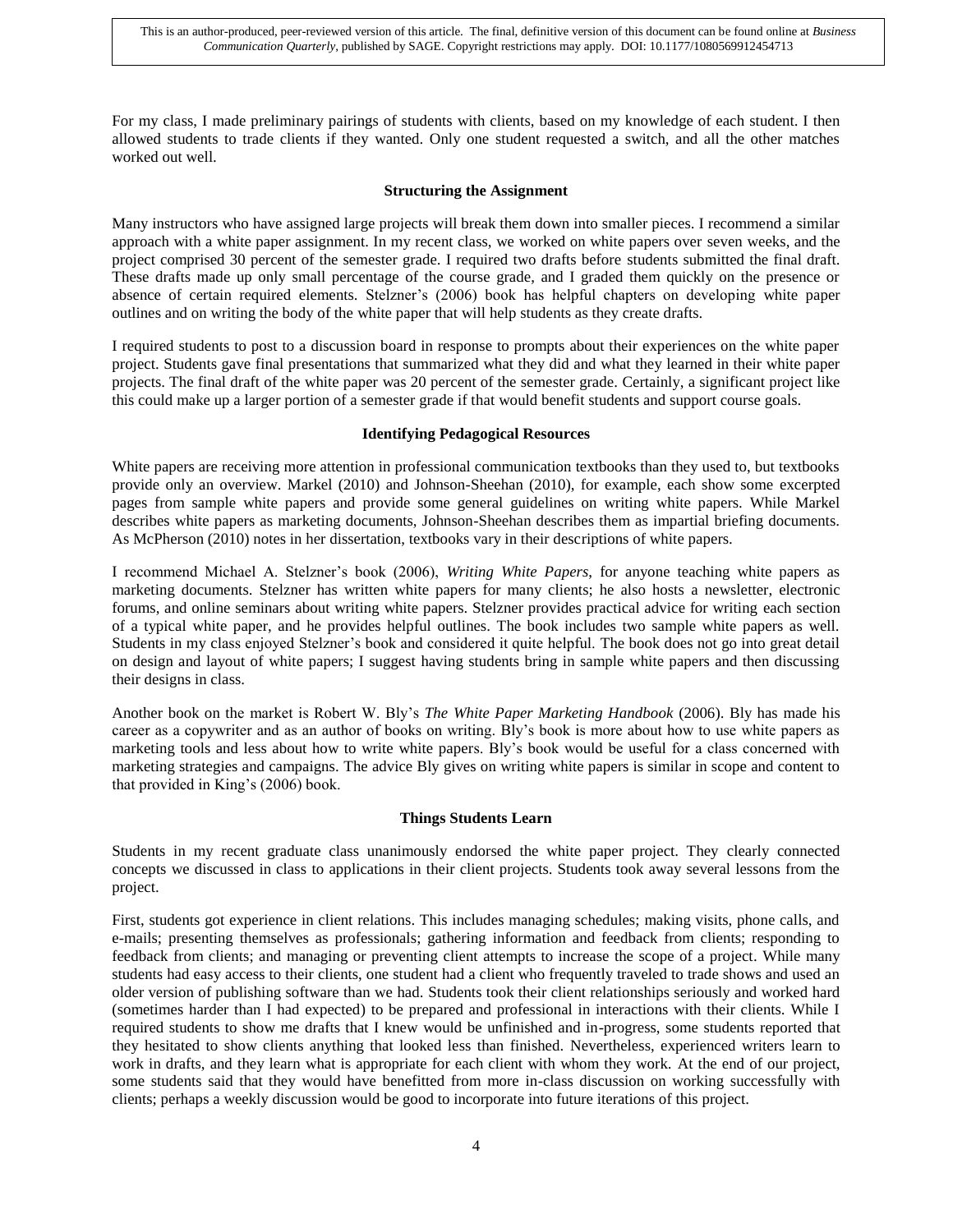Second, students got experience writing in a genre that they did not know well. A client-based white paper project has some general guidelines, but the final product must be created by the student in concert with the client. Professionals in many fields often find they must write or produce something they have not done before. Students benefited from the experience of creating a document largely "from scratch," with the help of Stelzner's (2006) book. I expect to see some of these white papers in our graduate students' culminating portfolio projects.

Third, students got to use and expand their research skills in a field that was new to them. Many clients commented that they were impressed with the research that my students did to support their writing. Students went beyond using basic Web sources to finding credible, peer-reviewed sources of information. A fourth benefit, related to the third, was that students had the opportunity to learn, use, and apply the vocabulary from another field in their writing.

A fifth benefit that students received was networking. Each student added to his or her contacts in the community. As part of that, students got to see how each client approaches work and got to see what drives the client. The student who worked with a local inventor, who holds several patents, talked about the "gleam in his eye" as he explained his most recent product.

Finally, students learn that the white paper genre (if it may be reliably called a genre) is flexible and can be adapted to many situations. The white papers the students produced varied in length, in visual design, and in content, but each met the client's ideas of what a "white paper" is.

# **Suggestions for Instructors**

My first suggestion for instructors using a client-based white paper project is to ensure that the clients can commit to a project that 1) fits the due dates in the course and 2) reasonably resembles a typical white paper. Instructors might go as far as co-signing a letter of understanding with the client. I sent a letter with goals and due dates for the assignment to each client-student pair.

My second suggestion is to help students protect against scope creep, which refers to a significant change, often in subtle increments, in a client's expectations for a project. While this is an aspect of client relations that students need to manage actively, some students felt compelled to acquiesce to the client's demands. Instructors should consider in advance whether and how they might intervene. Consider requiring students to send e-mail when they and their clients agree on an outline. The instructor's periodic communication with clients can help students as well.

My third suggestion is to help students establish a distinct conclusion to the project. Some clients may want students to make further changes or to work on other projects for them. One way to conclude the project is to send each client a letter thanking them for their involvement. An assessment of some sort (questionnaire, online survey) can help instructors improve the process for the future while also reminding clients that the project has finished.

## **Conclusion**

The assignment to write a marketing white paper for a client provides students several opportunities to learn and grow. Such an assignment can also strengthen ties between the institution and the business community. Students will benefit from the experiences gained in a white paper project, and they will enhance their portfolios with the addition of a current, valuable document.